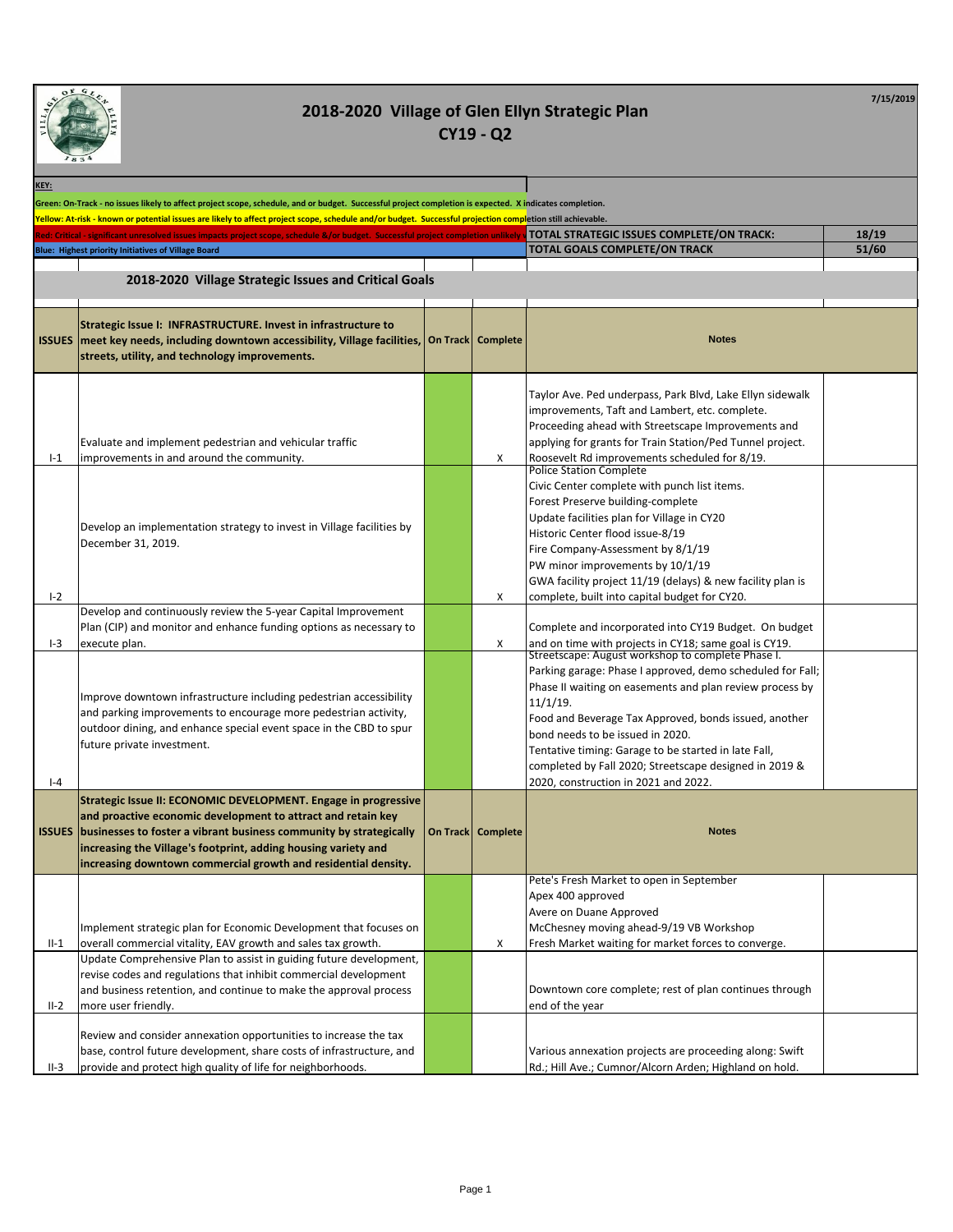

| $II-4$         | In partnership with our local business-oriented agencies, continue to<br>provide progressive and proactive efforts to recruit new businesses<br>and retain current business by creating a favorable, welcoming<br>climate for all businesses.                                                                                                                            |                     | New restaurants adding to restaurant niche; 18 hour<br>downtown becoming a reality. Alliance and Chamber<br>events help create a more vibrant climate; recruitment<br>efforts continue promoting GE charm, TIFs, and award<br>program.                                                                                                                                                                                               |
|----------------|--------------------------------------------------------------------------------------------------------------------------------------------------------------------------------------------------------------------------------------------------------------------------------------------------------------------------------------------------------------------------|---------------------|--------------------------------------------------------------------------------------------------------------------------------------------------------------------------------------------------------------------------------------------------------------------------------------------------------------------------------------------------------------------------------------------------------------------------------------|
| <b>ISSUES</b>  | <b>Strategic Issue III: COMMUNICATIONS AND ENGAGEMENT:</b><br>Communicate, inform, engage, and involve the community and<br>volunteers to support and act on the Village's high priority needs<br>and opportunities.                                                                                                                                                     | On Track   Complete | <b>Notes</b>                                                                                                                                                                                                                                                                                                                                                                                                                         |
| $III-1$        | Develop and utilize a comprehensive communications plan to<br>educate and inform the community and continue to implement a<br>management strategy that mandates responsiveness and<br>convenience.                                                                                                                                                                       | x                   | Plan is in place including social media and other tools,<br>community survey being utilized regularly; new website<br>complete; with improved notification process.<br>New Website, Social Media, e-news, etc. Emergency                                                                                                                                                                                                             |
| $III-2$        | Utilize multiple communication tools to ensure the Village is engaged<br>with residents, businesses, and intergovernmental partners.                                                                                                                                                                                                                                     | X                   | communication includes radio station, alerting system, and<br>sirens.                                                                                                                                                                                                                                                                                                                                                                |
| $III-3$        | Communicate the strategic plan and priorities and ensure the Village<br>Board and Boards and Commissions are aligned.                                                                                                                                                                                                                                                    | X                   | Quarterly updates on website and VB workshops.<br>Completed a more formal communication plan to                                                                                                                                                                                                                                                                                                                                      |
| $III - 4$      | Recruit and identify meaningful roles for volunteers.                                                                                                                                                                                                                                                                                                                    | X                   | volunteers, Village President meets with chairs a few times<br>a year.                                                                                                                                                                                                                                                                                                                                                               |
| <b>ISSUES</b>  | Strategic Issue IV: FINANCIAL SUSTAINABILITY. Grow revenue and<br>focus spending in line with anticipated resources to meet the<br>highest priority needs and maintain the Village's AAA bond rating.                                                                                                                                                                    | On Track   Complete | <b>Notes</b>                                                                                                                                                                                                                                                                                                                                                                                                                         |
| VI-1<br>$VI-2$ | Evaluate new revenue concepts and cost controls that continue to<br>deliver high quality services and necessary capital investment.<br>Complete financial monitoring including annual audits, five-year<br>forecast, CIP, and Scorecard as appropriate to maintain long-term<br>financial stability.<br>Ensure maximum productivity and efficiency by reviewing staffing | x<br>X              | Renegotiated contracts in 2018: EMS, Refuse and water<br>rates.<br>Evaluating revenue options: Food and Beverage Tax, storm<br>water fee, and building permit fees. Food and Beverage<br>Tax approved; Water/Sewer Fee frozen for CY19; survey<br>pending.<br>Budget and audit awards received.<br>Scorecard to be completed by 10/19<br>Focused on retention and results.<br>Succession planning is ongoing within all departments. |
| $VI-3$         | allocations, creating succession plans, motivating employees by<br>focusing on talent development and training to empower the<br>greatest asset in the organization: employees.                                                                                                                                                                                          |                     | Performance reviews and talent management meetings<br>completed determining 100% merit system.<br>Assessment of overall employee engagement by 8/1.                                                                                                                                                                                                                                                                                  |
|                | Strategic Issue V: Village Links/Reserve 22 mission is to enhance<br>ISSUES the quality of life in Glen Ellyn by offering outstanding recreational<br>and dining opportunities, while providing storm water protection,                                                                                                                                                  | On Track Complete   | <b>Notes</b>                                                                                                                                                                                                                                                                                                                                                                                                                         |
| $V-1$          | Develop and implement business goals and growth options to<br>maximize profits without sacrificing overall quality or<br>resident/community benefits.                                                                                                                                                                                                                    |                     | 2018 was challenging weather year, impacting golf and<br>restaurant, banquet business was strong again. Restaurant<br>renovation did met goal of 15% increase, something to<br>build on for 2019. '19 has been slow due to very poor<br>weather this spring. Working on contingency plans for this<br>year.                                                                                                                          |
| $V-2$          | Reposition Reserve 22 with renewed focus on quality and consistent<br>food and service.                                                                                                                                                                                                                                                                                  | х                   | New Management team on board and driving results. Met<br>quality goals for the year. Need to continue to be<br>consistent.                                                                                                                                                                                                                                                                                                           |
| $V-3$          | Sustain the financial stability of the business through capital planning<br>and cash reserve policies.                                                                                                                                                                                                                                                                   | X                   | Cash reserve policy modified, 10-year capital plan finalized,<br>and budget plan for CY19 completed.                                                                                                                                                                                                                                                                                                                                 |
| $V-4$          | Develop a comprehensive marketing plan and ensure communication<br>and alignment between Recreation Commission and Village Board.                                                                                                                                                                                                                                        | х                   | New Marketing Strategist currently executing plan for<br>2019.                                                                                                                                                                                                                                                                                                                                                                       |
|                |                                                                                                                                                                                                                                                                                                                                                                          |                     |                                                                                                                                                                                                                                                                                                                                                                                                                                      |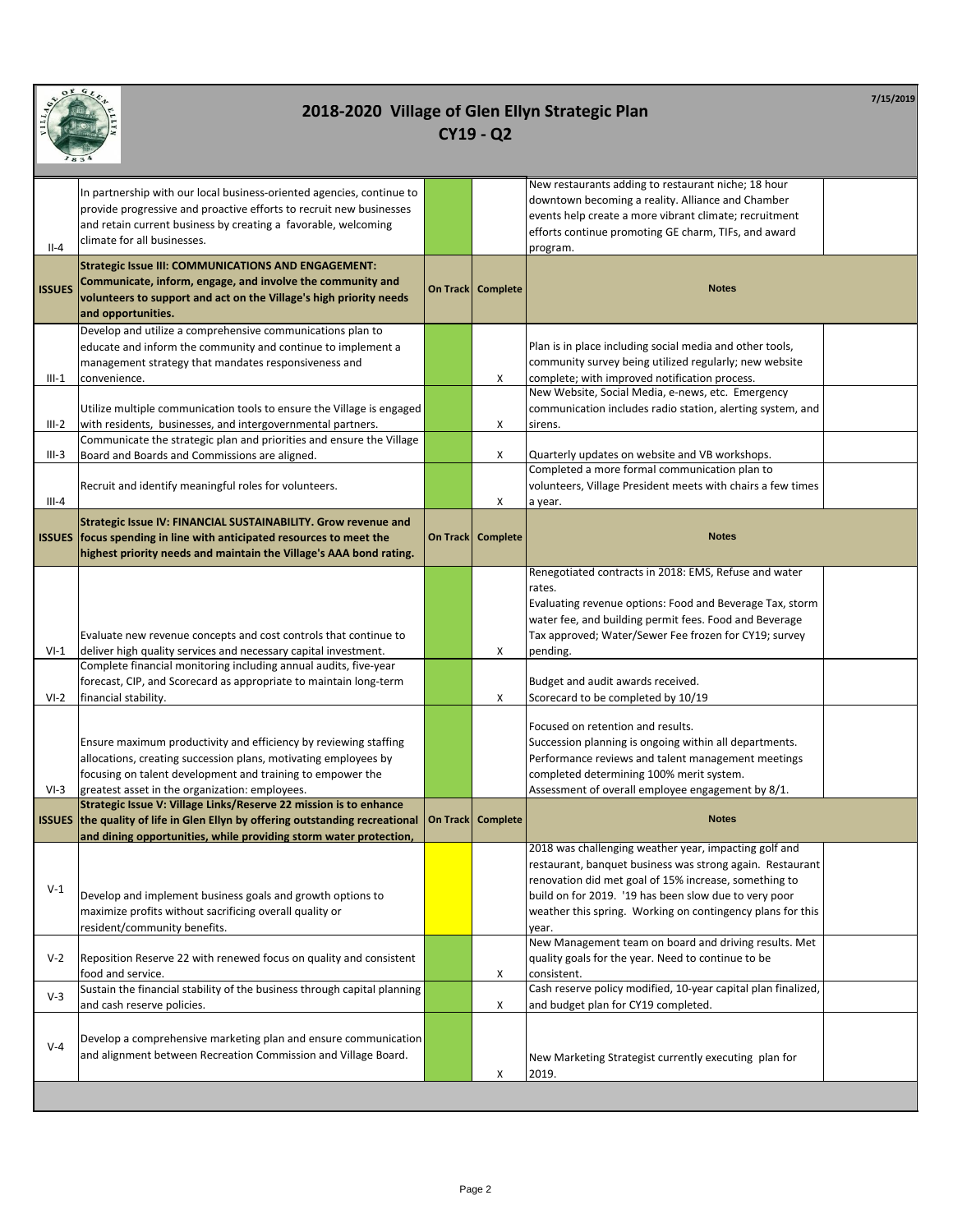

**7/15/2019**

#### **2018-2020 Village Strategic Issues and Action Plan**

**Comments Comments On track Comments Comments On track Comments Dept. Dept. Dept.** I-1a Construct the pedestrian underpass on Taylor Ave. by December 2018. <sup>X</sup> Project scheduled this fall, completion by December 31. PW/ Admin I-1b Complete Phase I engineering design and submit grants for the pedestrian tunnel and renovated or new train station by June 1, 2019 <sup>X</sup> Team selected 18 month process to finalize design and identify funding sources. Grant applications are submitted for first round of grants. CD/ PW/ Admin I-1c Design and construct Roosevelt Rd. access improvements for the Baker Hill shopping center as well as improved access south of Roosevelt Rd by September 2019. Finalizing IDOT submittal, design in winter, spring construction ideally. PW/ Admin **I-2a** Complete the renovations of the Civic Center including overseeing the Innovation DuPage build-out on time and on budget by May 2019. X Expected the GMP by end of July, 2018. Construction began in November including HVAC improvements. Substantial completion is expected by April 25. All I-2b Build out the salt dome space at the Forest Preserve Building by April 2019 and facilitate the McKee House Preservation group on plans to save this historic structure by October 2019. X Forest Preserve moved out by February 1, complete renovations for winter 2019/20; McKee House committee is struggling raising funds, update schedule for VB in Q1. PW/ Admin I-2c Complete and monitor GWA infrastructure projects including Combined Heat and Power (CHP) and Facilities Improvement Project (FIP) by May 2020. CHP completed, but monitoring is ongoing. Phase I of Facility Project substantially completed by April 2018; Phase II deadline is November 2019, concerns with timing. New Facility Study draft completed by 4/1/19. PW I-2d Update the annual facilities plan that ensures annual investment in Village facilities including Fire Stations, Police Station, Public Works, Village Links, and History Center by December 2018. X Police Station Complete Civic Center complete with punch list items. Forest Preserve building-complete Update facilities plan for Village in CY20 Historic Center flood issue-8/19 Fire Company-Assessment by 8/1/19 PW minor improvements by 10/1/19 GWA facility project 11/19 (delays) & new facility plan is complete, built into capital budget for CY20. Admin **I-3a** Execute the Capital Improvement Plan (CIP) including IT improvements, Execute the capital improvement rian (cir) including it improvements, executed and a represent provement by Jan. 1, 2020. I-3b Develop and begin to implement the Roosevelt Road water main pevelop and begin to implement the Roosevelt Road water main<br>replacement project by November 2019. Phase I (Nicoll Way to IL-53) Complete; other water Priase i (ivicuil way to it-55) complete, other water<br>improvements completed. I-4a Design and update utility and streetscape improvements in CBD to enhance critical commercial area to allow further private investment and improve quality of life by December 2019. CBD Utility Study completed, revised budget set at \$18M; design team (Civil Tech) finalizing Phase I. New schedule: Phase II completed in 2020; Construction scheduled for 2021 and 2022. PW/Admin I-4b Evaluate parking garage alternatives as well as economic development partnerships that would increase parking in the downtown by October 2019. Village Board provided further direction to proceed with plans to construct a parking garage behind the Civic Center by July 2020. Civic Center Parking Garage and Apex 400 parking garage projects are moving a bit slower than anticipated. Construction schedules are a bit tentative…. CD/ Admin **Execute implementation of Phase I of Village way finding plan by August**  $2010$ ? Finalizing installment plan by CY19 Q3 CD/PW **TOTAL COMPLETE/ON TARGET=TOTAL: 10/12** Strategic Issue II: ECONOMIC DEVELOPMENT. Engage in progressive and proactive economic development to attract and retain key businesses to foster a vibrant business **community by strategically increasing the Village's footprint, adding housing variety and increasing downtown commercial growth and residential density. Strategic Issue I: INFRASTRUCTURE. Invest in infrastructure to meet key needs, including downtown accessibility, Village facilities, streets, utility, and technology improvements.**

**Goal # Action Steps On track Complete Comments Dept.**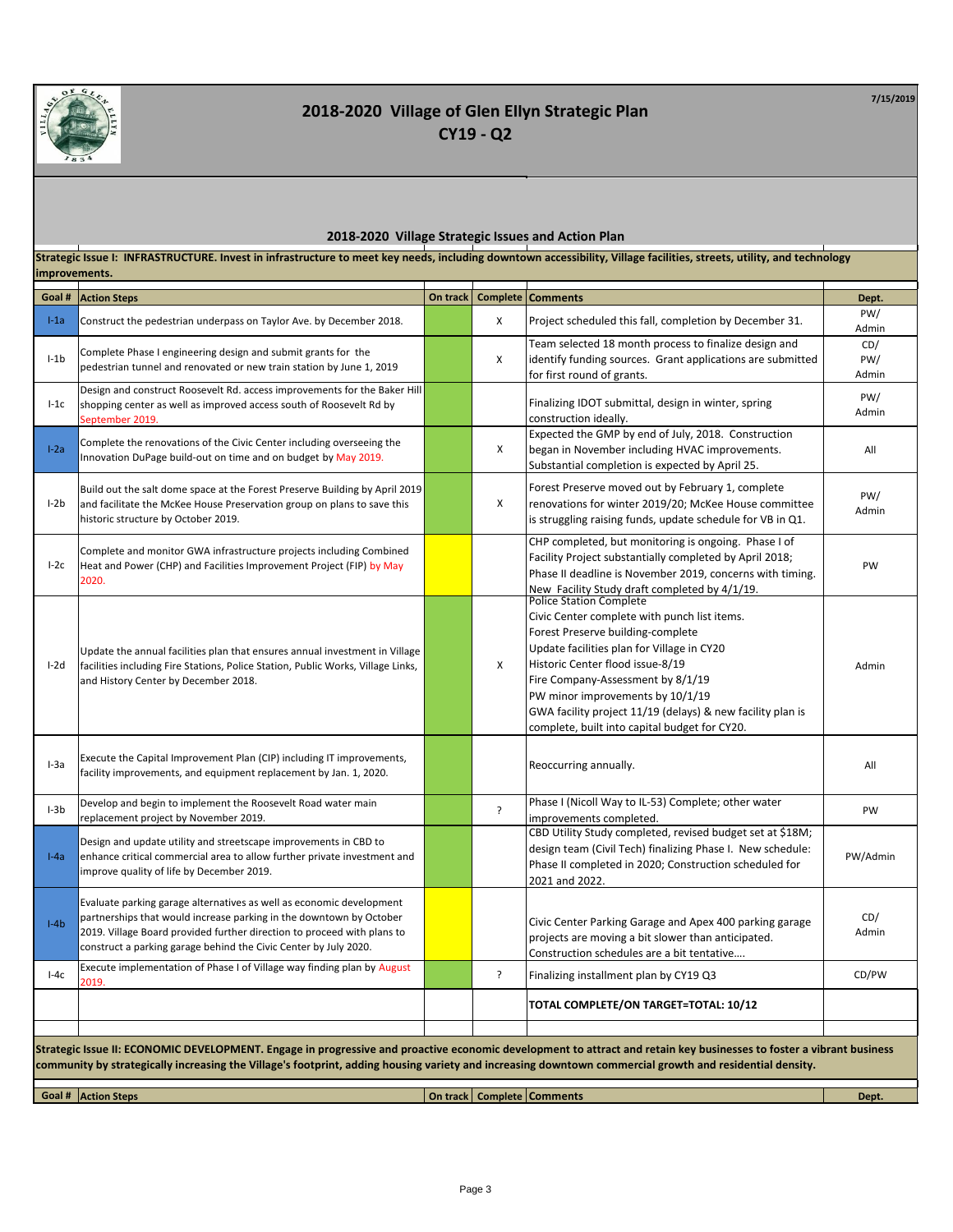

|          | Focus on key development sites in the CBD and move forward with                                                                                                                                                                                                                                                                                                                                                                                                                                                                                                                                                                                                    |          |   | Apex 400 Approved. Litigation Pending                                                                                                                                                                                                                                 | CD/              |
|----------|--------------------------------------------------------------------------------------------------------------------------------------------------------------------------------------------------------------------------------------------------------------------------------------------------------------------------------------------------------------------------------------------------------------------------------------------------------------------------------------------------------------------------------------------------------------------------------------------------------------------------------------------------------------------|----------|---|-----------------------------------------------------------------------------------------------------------------------------------------------------------------------------------------------------------------------------------------------------------------------|------------------|
| $II-1a$  | Giesche and McChesney sites and other underutilized parcels by<br>December 31, 2019.                                                                                                                                                                                                                                                                                                                                                                                                                                                                                                                                                                               |          |   | Avere Project Approved                                                                                                                                                                                                                                                | Admin            |
|          | Review plans and work with Pete's Fresh Market to ensure their project is                                                                                                                                                                                                                                                                                                                                                                                                                                                                                                                                                                                          |          |   | McChensey Project moving forward<br>Plans approved by Village, permit issued and project                                                                                                                                                                              | CD/              |
| $II-1b$  | completed by September 2019.                                                                                                                                                                                                                                                                                                                                                                                                                                                                                                                                                                                                                                       |          |   | preceding. Projected to be complete by fall 2019.                                                                                                                                                                                                                     | Admin            |
| $II-1C$  | Execute the Economic Development plan including TIF promotion,<br>Awards Program, business retention, as well as market village<br>events, business education and promote available sites and other<br>opportunities to grow EAV, sales tax and a diverse and dynamic<br>commercial districts; monitor annually by December 31, 2019.                                                                                                                                                                                                                                                                                                                              |          |   | Efforts continue on all fronts; business recruitment and<br>retention efforts focused on award program, TIF Districts<br>promotion and development review. CBD becoming a<br>thriving restaurant district with good mix of entertainment<br>and other retail options. | CD/<br>Admin     |
|          |                                                                                                                                                                                                                                                                                                                                                                                                                                                                                                                                                                                                                                                                    |          |   | Project has begun, downtown density question to be                                                                                                                                                                                                                    |                  |
| $II-2a$  | Engage the community in a process and update the Village's<br>Comprehensive Plan by December 2019.                                                                                                                                                                                                                                                                                                                                                                                                                                                                                                                                                                 |          |   | presented to VB CY19 Q2. Final plan to be completed by<br>CY19 Q3.                                                                                                                                                                                                    | CD               |
| $II-2b$  | Implement an online building permit system to provide customer<br>flexibility and improved service by May 2020.                                                                                                                                                                                                                                                                                                                                                                                                                                                                                                                                                    |          |   | Staffing issues have delayed this project, but making some<br>progress. New IT Staff will be reviewing options and<br>making recommendations.                                                                                                                         | CD               |
| $II-2c$  | Review and modify building codes, and ARC guidelines to create more<br>flexibility for businesses by December 2019                                                                                                                                                                                                                                                                                                                                                                                                                                                                                                                                                 |          |   | Zoning Code modifications approved by VB; Sign Codes<br>finalized in fall 2018, building and ARC codes scheduled for<br>Q4 2019.                                                                                                                                      | CD               |
| $II-3a$  | Embrace residential and commercial annexation opportunities:<br>* Finalize the annexation of the industrial properties on the north side of<br>Hill Ave. Complete<br>*Finalize the annexation of DuPage Forest Preserve between Crescent<br>and St. Charles by March 1, 2018.-Complete<br>* Finalize the annexation of the industrial properties on the south side of<br>Hill Ave by September 1, 2019<br>*Finalize the annexation of the development on Swift Rd. through the<br>existing pre-annexation agreement. Complete<br>*Continue to pursue annexation on Cumnor by October, 2019.<br>* Continue to pursue annexation of areas near GWA by December 2020. |          |   | Hill Ave. should be finalized in August on north side of<br>street, south side may take longer; St. Charles Forest<br>Preserve approved by VB; Swift Rd. is moving forward;<br>Cumnor/Acorn is proceeding ahead; GWA on hold<br>temporarily.                          | CD/<br>Admin     |
| $II-4a$  | Grow business relationships with economic development partners,<br>including but not limited to, Alliance of Downtown Glen Ellyn, Glen Ellyn<br>Chamber of Commerce, Choose DuPage, College of DuPage, Glen Ellyn<br>Public Library, DuPage Convention and Visitors Bureau. Ongoing.                                                                                                                                                                                                                                                                                                                                                                               |          |   | Assist with events, Innovation DuPage, marketing and<br>communications, support COD initiatives; strengthen role<br>with CVB.                                                                                                                                         | CD/<br>Admin     |
| II-4b    | Develop a plan to include the new Innovation DuPage in our business<br>recruitment and retention efforts by January 2019 and implement plan by<br><b>June 2019</b>                                                                                                                                                                                                                                                                                                                                                                                                                                                                                                 |          | X | Working with partners including Library, Realtors, HS,<br>Chamber and Alliance.                                                                                                                                                                                       | Admin            |
| $II-4c$  | Consider including additional green space (plaza/pocket parks/fire pits),<br>sidewalk cafes, a sound system, improved alleys and parking lots, and<br>enhanced lighting in the CBD as part of the streetscape improvements<br>being considered by October 2020.                                                                                                                                                                                                                                                                                                                                                                                                    |          |   | CBD Utility Study In Progress, will be included in<br>Streetscape Plan. Purchased 423 Main to create better<br>accessibility for parking garage.                                                                                                                      | Admin/<br>PW     |
| II-4d    | Partner with the Chamber and the Alliance on opportunities to encourage<br>CBD businesses to extend hours by increasing pedestrian traffic and<br>customers through special events and activities. Ongoing.                                                                                                                                                                                                                                                                                                                                                                                                                                                        |          |   | Events and new restaurants and retail shops are achieving<br>that goal.                                                                                                                                                                                               | CD/<br>Admin     |
| $II-4e$  | Monitor and promote a balanced approach to meeting the parking needs<br>of the community and work with the business community to educate and<br>collaborate on solutions by December 2019.                                                                                                                                                                                                                                                                                                                                                                                                                                                                         |          |   | Short term parking ideas such as signage, private use, valet<br>parking, and enforcement modifications implemented.<br>Rolled out communication plan and additional<br>modifications over next year as capital projects impact<br>downtown parking.                   | Admin/Police/Fin |
|          | Market and redevelop 825 N. Main property                                                                                                                                                                                                                                                                                                                                                                                                                                                                                                                                                                                                                          |          |   | Proceed to buy back property and redevelop the property<br>as a key corner in the commercial district.                                                                                                                                                                | Admin/CD         |
|          |                                                                                                                                                                                                                                                                                                                                                                                                                                                                                                                                                                                                                                                                    |          |   | TOTAL COMPLETE/ON TARGET=TOTAL: 10/12                                                                                                                                                                                                                                 |                  |
|          |                                                                                                                                                                                                                                                                                                                                                                                                                                                                                                                                                                                                                                                                    |          |   |                                                                                                                                                                                                                                                                       |                  |
|          | Strategic Issue III: COMMUNICATIONS AND ENGAGEMENT. Communicate with, educate and involve the community and volunteers to support and act on the Village's high priority needs<br>and opportunities.                                                                                                                                                                                                                                                                                                                                                                                                                                                               |          |   |                                                                                                                                                                                                                                                                       |                  |
| Goal #   | <b>Action Steps</b>                                                                                                                                                                                                                                                                                                                                                                                                                                                                                                                                                                                                                                                | On track |   | <b>Complete   Comments</b>                                                                                                                                                                                                                                            | Dept.            |
|          | Educate and promote the community survey as part of the strategic                                                                                                                                                                                                                                                                                                                                                                                                                                                                                                                                                                                                  |          |   |                                                                                                                                                                                                                                                                       |                  |
| $III-1a$ | planning process by March 2018.                                                                                                                                                                                                                                                                                                                                                                                                                                                                                                                                                                                                                                    |          | х | Survey completed in October 2017.                                                                                                                                                                                                                                     | Admin            |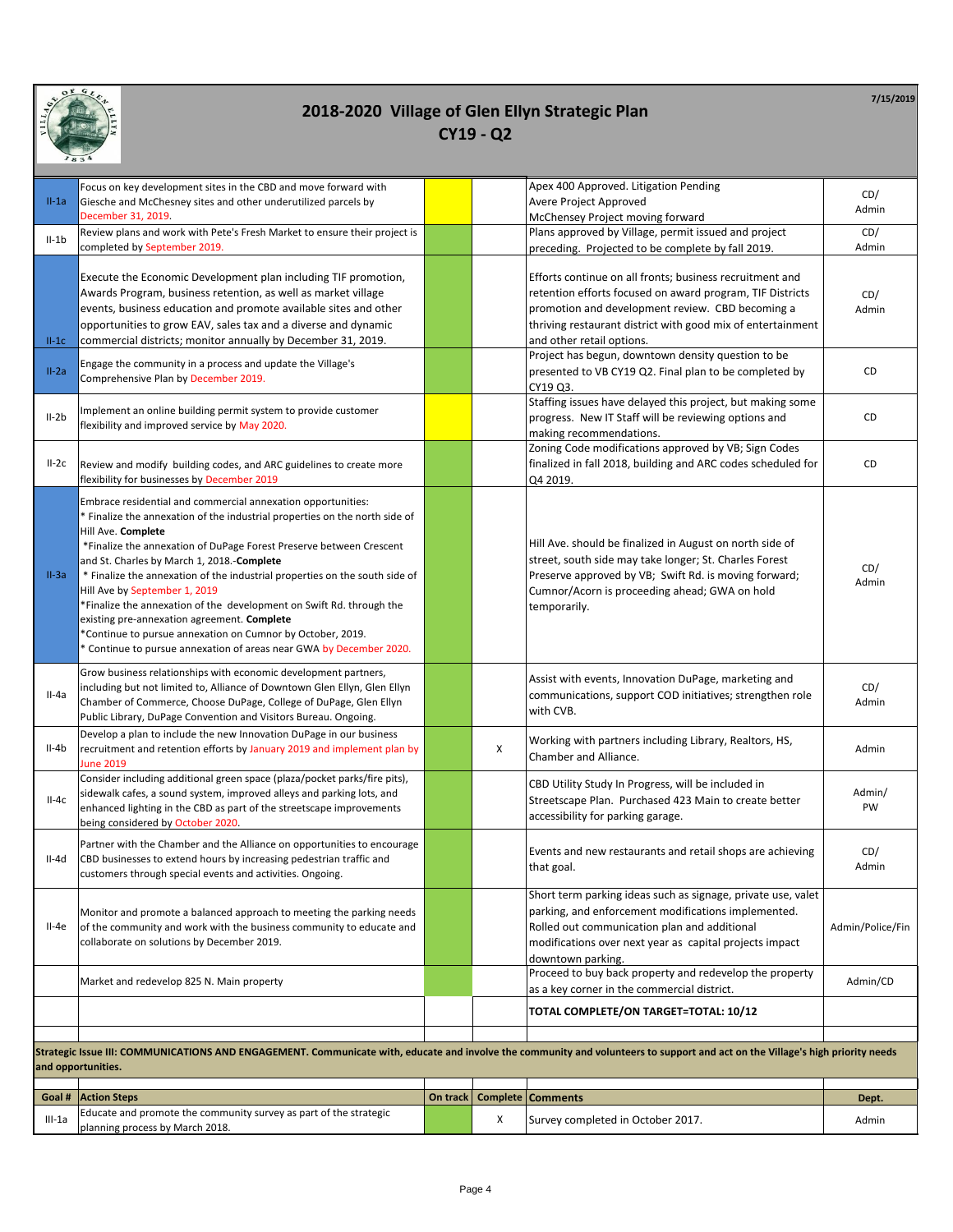

|                | Conduct emergency preparedness drill annually in the new EOC and                                                                                                                                                                                                                                                                                                                                                                                                                                                                                                 |          |          | Drill complete in October 2018. Follow up work and                                                                                                                                                                                                                                                                                                                                                                                                                                              |          |
|----------------|------------------------------------------------------------------------------------------------------------------------------------------------------------------------------------------------------------------------------------------------------------------------------------------------------------------------------------------------------------------------------------------------------------------------------------------------------------------------------------------------------------------------------------------------------------------|----------|----------|-------------------------------------------------------------------------------------------------------------------------------------------------------------------------------------------------------------------------------------------------------------------------------------------------------------------------------------------------------------------------------------------------------------------------------------------------------------------------------------------------|----------|
| $III-1b$       | continue to promote Reverse 911 system, radio station, cable station for                                                                                                                                                                                                                                                                                                                                                                                                                                                                                         |          |          | communicate legislative and County changes over next                                                                                                                                                                                                                                                                                                                                                                                                                                            | PD/      |
|                | emergency communication by August 2018                                                                                                                                                                                                                                                                                                                                                                                                                                                                                                                           |          | X        | year.                                                                                                                                                                                                                                                                                                                                                                                                                                                                                           | Admin    |
| $III-1C$       | Continue philosophy that all customers are responded to by the village<br>within two business days with an acknowledgement of their request. -                                                                                                                                                                                                                                                                                                                                                                                                                   |          |          | Ongoing. Periodic review in place.                                                                                                                                                                                                                                                                                                                                                                                                                                                              | All      |
|                | Ongoing                                                                                                                                                                                                                                                                                                                                                                                                                                                                                                                                                          |          |          |                                                                                                                                                                                                                                                                                                                                                                                                                                                                                                 |          |
| $III-1d$       | Develop an annual joint marketing plan with the Chamber and Alliance<br>focused on special event promotion annually by end of February.                                                                                                                                                                                                                                                                                                                                                                                                                          |          | X        | Reoccurs annually.                                                                                                                                                                                                                                                                                                                                                                                                                                                                              | Admin    |
| III-2a         | Increase customer convenience, interaction, and improve transparency by<br>enhancing the functionality of the Village website by May 2019.                                                                                                                                                                                                                                                                                                                                                                                                                       |          | Х        | VB approved; timeline being developed.                                                                                                                                                                                                                                                                                                                                                                                                                                                          | Admin    |
| $III-2b$       | Monitor the success of the PW service request system and evaluate<br>alternatives for other departments to utilize by December 2019.                                                                                                                                                                                                                                                                                                                                                                                                                             |          |          | Admin to lead this effort with Finance, Property<br>Maintenance and Police Records.                                                                                                                                                                                                                                                                                                                                                                                                             | Admin/PW |
| $III-2c$       | Continue to evaluate and increase opportunities for partnership with<br>intergovernmental entities. Ongoing<br>Enhance social media presence and cable channel utilization as                                                                                                                                                                                                                                                                                                                                                                                    |          |          | COD: ID, Police training and range utilization, Culinary<br>Partnership Village Links;<br>Park District: reviewing property ownership, capital<br>projects;<br>Library: capital projects, payroll support: Schools: Space<br>needs assistance, HS capital and parking collaboration; IGA<br>with SD 41 for water main;<br>Lombard IGA with Hill Ave. water main project; Forest<br>Preserve: Salt Storage, stormwater projects.<br>Village is using various social media platforms effectively; | Admin    |
| III-2d         | communication tools: Audio, Video Aspect, Programming                                                                                                                                                                                                                                                                                                                                                                                                                                                                                                            |          |          | Twitter for PD; reviewing Next Door. budgeted<br>improvements to cable equipment for CY19.                                                                                                                                                                                                                                                                                                                                                                                                      | Admin    |
| III-3a         | Communicate any updates to 2018-20 Strategic Plan after New Board<br>takes over in May and incorporate goals into the annual budget process -<br>Ongoing.                                                                                                                                                                                                                                                                                                                                                                                                        |          |          | Working with VB to develop Strategic Plan update with<br>new VB this summer/fall.                                                                                                                                                                                                                                                                                                                                                                                                               | Admin    |
| $III-4a$       | Encourage voter turnout by promoting Town Hall Meetings and the<br>election process by October 2018.                                                                                                                                                                                                                                                                                                                                                                                                                                                             |          | X        | Working with Civic Betterment Party to promote activities<br>as appropriate.                                                                                                                                                                                                                                                                                                                                                                                                                    | Admin    |
| $III-4b$       | Continue to educate potential commissioners and recruit volunteers for<br>meaningful roles on Boards and Commissions and work with the Alliance<br>and Chamber to foster volunteerism for special events. Ongoing.                                                                                                                                                                                                                                                                                                                                               |          | X        | Reoccurring annually. Annual meeting with Village<br>President and the Board/Commission Chairs is schedule for<br>February 2019. New members scheduled for VB meeting in<br>May.                                                                                                                                                                                                                                                                                                                | Admin    |
| III-4c         | Continue to be responsive and adapt to elected officials requests for<br>information and involvement. Ongoing                                                                                                                                                                                                                                                                                                                                                                                                                                                    |          | Х        | Continue producing Manager's Reports and conducting<br>biweekly meetings with Elected Officials; provide updates<br>on ED, Capital projects, and other important topics. New<br>Elected Officials meetings held in March/April.                                                                                                                                                                                                                                                                 | Admin    |
|                |                                                                                                                                                                                                                                                                                                                                                                                                                                                                                                                                                                  |          |          | TOTAL COMPLETE/ON TARGET=TOTAL: 11/12                                                                                                                                                                                                                                                                                                                                                                                                                                                           |          |
|                |                                                                                                                                                                                                                                                                                                                                                                                                                                                                                                                                                                  |          |          |                                                                                                                                                                                                                                                                                                                                                                                                                                                                                                 |          |
|                | Strategic Issue IV: FINANCIAL SUSTAINABILITY. Grow revenue and focus spending in line with anticipated resources to meet the highest priority needs and maintain the Village's AAA bond<br>rating. Evaluate the feasibility of consolidating operations, services, procedures, and common tasks within and across departments and explore cost sharing partnerships with                                                                                                                                                                                         |          |          |                                                                                                                                                                                                                                                                                                                                                                                                                                                                                                 |          |
| <b>Goal IV</b> | <b>Action Steps</b>                                                                                                                                                                                                                                                                                                                                                                                                                                                                                                                                              | On track | Complete | <b>Comments</b>                                                                                                                                                                                                                                                                                                                                                                                                                                                                                 | Dept.    |
|                |                                                                                                                                                                                                                                                                                                                                                                                                                                                                                                                                                                  |          |          |                                                                                                                                                                                                                                                                                                                                                                                                                                                                                                 |          |
| $IV-1a$        | Monitor state budget impacts and identify new revenue sources and grant<br>opportunities to address budget shortfalls including HRST increase and<br>potential new revenues to address capital projects by November 2018:<br>*HRST Increase in June 2018<br>*No increase to W/S for 2019.<br>*New building permit fees to go into effect by January 1, 2019.<br>*Food and Beverage Tax to go into effect by March 1, 2019.<br>*EMS Contact (3 years) by July 2019<br>*Issuing 3 Series of Bonds (Series 1-Complete-2018; Series 2-Spring-2019;<br>Series 3-2020) |          | X        | Home Rule increase agreed to in 2018 budget, Food and<br>Beverage Tax approved for capital projects beginning<br>March 2019. Plan to issue bonds by end of year to pay for<br>streetscape, parking garage, and Civic Center renovations.<br>Fees/Fines completed and being implemented. Rate Study<br><b>W&amp;S.</b>                                                                                                                                                                           | All      |
| IV-1b          | Periodically adjust Village fees and fines to be commensurate with the<br>cost of providing services by establishing gradual and appropriate<br>increases in line with other communities by October 2018.                                                                                                                                                                                                                                                                                                                                                        |          | Х        | Building Permit, Parking, Business registration, parking<br>fines, and other fees/fines being considered and<br>implemented.                                                                                                                                                                                                                                                                                                                                                                    | All      |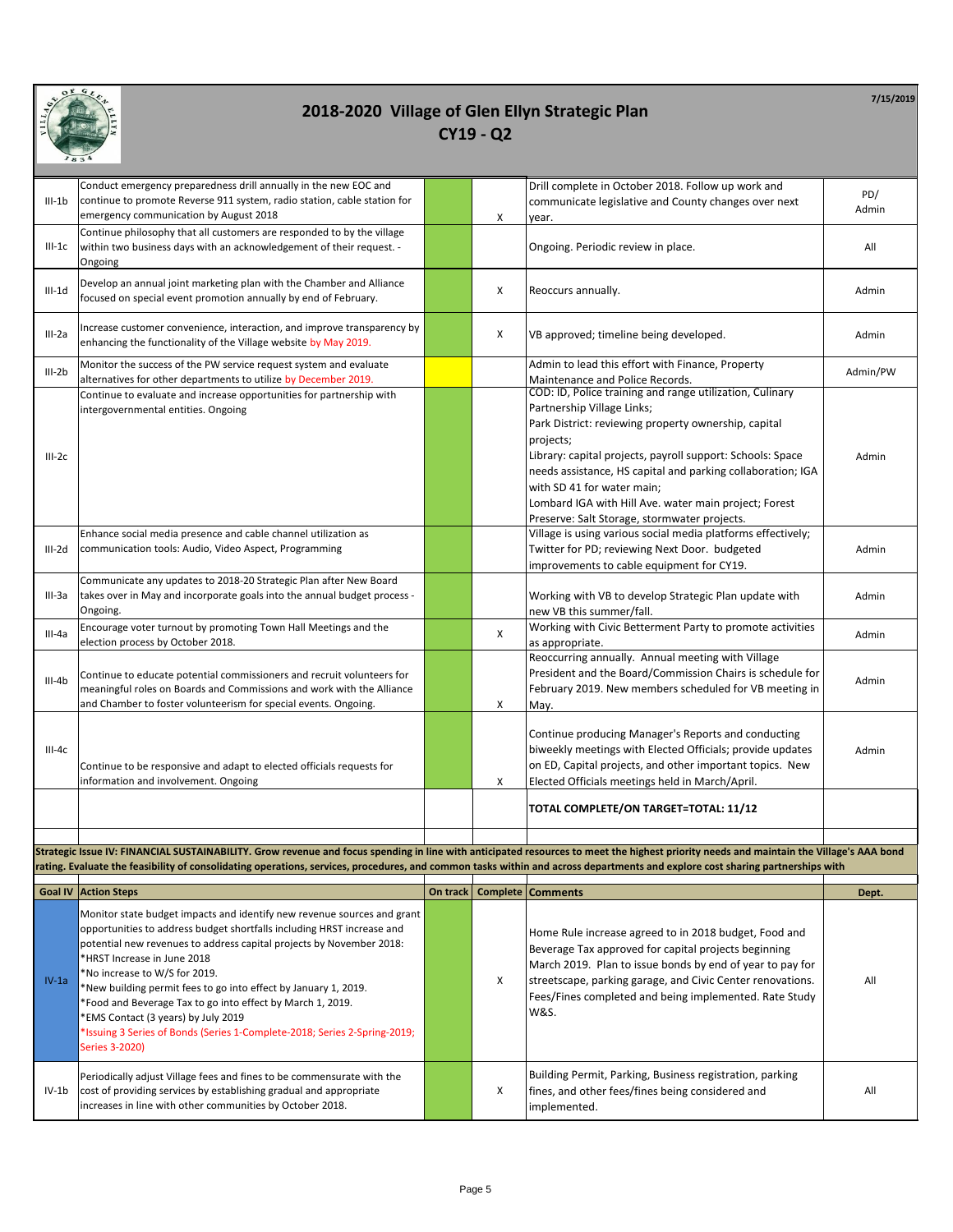

|         | Evaluate opportunities to utilize technology to consolidate functions,     |   | Updating a Five-Year Plan; preparing to hire IT Director- |          |
|---------|----------------------------------------------------------------------------|---|-----------------------------------------------------------|----------|
| $IV-1c$ | streamline work processes, and deliver services more efficiently and       |   | retirement, complete 2019 goals including AP, building    | All      |
|         | transition the IT department by December 2019                              |   | permit, camera and parking kiosk projects, RMS            |          |
| $IV-1d$ | Automate the Accounts Payable process by September 2019.                   |   | Slow rollout continues, system working, but need          | Finance/ |
|         |                                                                            |   | Dashboard to be implemented before we go 100%.            | Admin    |
|         | Develop a five-year Capital Improvement Plan (CIP) to guide future capital |   |                                                           | Finance/ |
| $IV-2a$ | investment and present to Village Board as part of annual budget process   | X | Reoccurring annually.                                     | Admin    |
|         | annually by August 2018.                                                   |   |                                                           |          |
| IV-2b   | Complete annual five year forecast by October 2019.                        | X | Reoccurring annually.                                     | Finance  |
| $IV-2c$ | Complete the Financial Scorecard by August 2019.                           |   | Scheduled for Q3 CY19                                     | Finance  |
| IV-2d   | Receive the budget and audit awards from GFOA by October 1, 2019.          | X | Reoccurring annually.                                     | Finance  |
| $IV-2e$ |                                                                            | X | Completed General Fund, W&S and Links/Reserve 22 are      | Finance  |
|         | Review reserve policy for all funds by May 2018.                           |   | being evaluated. Scheduled for approval in July.          |          |
| $Iv-3a$ | Create succession plans in all departments and continually review staffing | X | Discussing internally.                                    | All      |
|         | allocation and needs. - Ongoing                                            |   |                                                           |          |
| $IV-3b$ | Foster training, continuing education, skill development, and cross-       |   | Part of employee engagement assessment.                   | All      |
|         | training for personnel by October 1, 2019.                                 |   |                                                           |          |
|         |                                                                            |   | TOTAL COMPLETE/ON TARGET=TOTAL: 10/11                     |          |
|         |                                                                            |   |                                                           |          |

**Strategic Issue V: Village Links/Reserve 22 mission is to enhance the quality of life in Glen Ellyn by offering outstanding recreational and dining opportunities, while providing storm water protection, at no costs to the taxpayer.**

| <b>Goal V</b> | <b>Action Steps</b>                                                                                                                                                                                                                                                                                                                                                                                                                                                                                                     | On Track |             | <b>Complete Comments</b>                                                                                                                                                                                                                                                                                                  | Dept.                              |
|---------------|-------------------------------------------------------------------------------------------------------------------------------------------------------------------------------------------------------------------------------------------------------------------------------------------------------------------------------------------------------------------------------------------------------------------------------------------------------------------------------------------------------------------------|----------|-------------|---------------------------------------------------------------------------------------------------------------------------------------------------------------------------------------------------------------------------------------------------------------------------------------------------------------------------|------------------------------------|
| $V-1a$        | Generate profit to cover annual debt, execute CIP targets, build cash<br>reserves, and meet financial goals at the Village Links/Reserve 22 by<br>January 1, 2019:<br>• Operating Revenues at \$3M in Golf; and \$2.5M in Food & Beverage<br>including \$850K in banquet sales<br>. Overall Operating Profits at 18% of Revenues, to cover debt, capital<br>projects, and maintain adequate cash reserves. Prime cost between 75%<br>and 85%.<br>· Guest Satisfaction Rating at 4 or above, measured by online reviews. |          |             | Challenging year in CY18; need stronger golf year to carry<br>over into restaurant, for restaurant improvements to get<br>results, grow off-season business, maximize marketing<br>potential, and ideally have a solid spring. Banquet business<br>still growing steadily; golf has stay steady, but need more<br>growth. | Village Links-<br>Reserve 22       |
| $V-1b$        | Review reserve policy, future capital projects and determine a timeframe<br>for possible short-term investments in the facility by May, 2018.                                                                                                                                                                                                                                                                                                                                                                           |          | X           | Dinning Room Renovation moving forward.                                                                                                                                                                                                                                                                                   | Admin/Village Links-<br>Reserve 22 |
| $V-1c$        | Evaluate catering and take-out programs as way to grow business by<br>December 2019.                                                                                                                                                                                                                                                                                                                                                                                                                                    |          |             |                                                                                                                                                                                                                                                                                                                           | Village Links-<br>Reserve 22       |
| $V-1d$        | Develop a sales & marketing team to maximize capacity of banquet<br>business, with a goal of reaching \$1M in banquet sales by December 2020.                                                                                                                                                                                                                                                                                                                                                                           |          |             | Hired new Marketing Strategist who is implementing new<br>marketing plan developed by our consultant.                                                                                                                                                                                                                     | Admin/Village Links-<br>Reserve 22 |
| $V-2a$        | Review and modify staffing structure and hire Executive Chef and<br>Restaurant Manager to improve upon employee retention, employee<br>training, and build a quality staff to implement business plan starting in<br>March 1, 2018.                                                                                                                                                                                                                                                                                     |          | X           | Exec Chef hired on January 5, 2018. Restaurant Manager<br>hired on April 18, 2018.                                                                                                                                                                                                                                        | Admin/Village Links-<br>Reserve 22 |
| $V-2h$        | Provide consistent service and a creative culinary experience by December<br>1.2019.                                                                                                                                                                                                                                                                                                                                                                                                                                    |          |             | Prelaunch the restaurant in mid-October with dinning<br>room renovation, new Chef and staff via a new marketing<br>strategy.                                                                                                                                                                                              | Village Links-<br>Reserve 22       |
| $V-3a$        | Develop a 10-year Capital Improvement Plan that prioritizes potential<br>renovations including clubhouse, patio and/or pavilion enhancements by<br>October 2019.                                                                                                                                                                                                                                                                                                                                                        |          |             | Reviewed with Rec Commission in April.                                                                                                                                                                                                                                                                                    | Village Links-<br>Reserve 22       |
| $V-3b$        | Evaluate kitchen needs and options to consider potential to<br>renovate/expand business options by December 2018.                                                                                                                                                                                                                                                                                                                                                                                                       |          | <b>HOLD</b> | Dinning room construction was priority. Funds not<br>available to take on more projects. On hold.                                                                                                                                                                                                                         | Village Links-<br>Reserve 22       |
| $V-3c$        | Execute a renovation of the Reserve 22 Dining Room by August, 2018.                                                                                                                                                                                                                                                                                                                                                                                                                                                     |          | X           | Scheduled for discussion with VB in May.                                                                                                                                                                                                                                                                                  | Village Links-<br>Reserve 22       |
| V-4a          | Develop a communication process to keep Recreation Commission<br>informed and engaged on project progress and provide quarterly reports<br>to the Village Board starting in April 1, 2018                                                                                                                                                                                                                                                                                                                               |          | X           | Ongoing.                                                                                                                                                                                                                                                                                                                  | Admin/Village Links-<br>Reserve 22 |